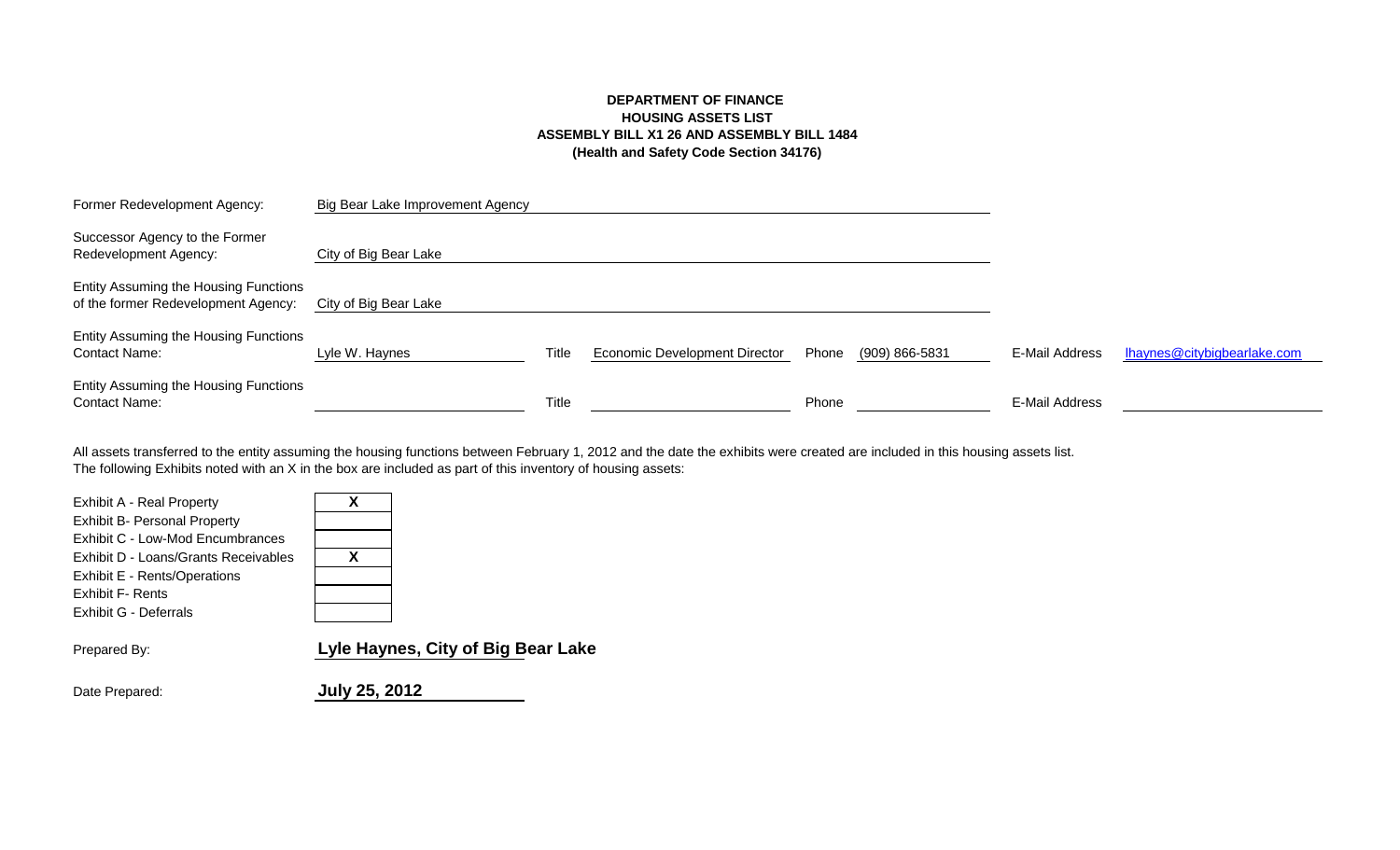#### Exhibit A - Real Property

**City of Big Bear Lake Inventory of Assets Received Pursuant to Health and Safety Code section 34176 (a) (2)** 

| Item#          | Type of Asset a/                                                       | <b>Legal Title and Description</b>                                                                                                                                                                                                                                                                                                                                                                                                                    | <b>Carrying Value</b><br>of Asset | <b>Total</b><br>square<br>footage | <b>Square footage</b><br>reserved for low-<br>mod housing               | Is the property<br>encumbered by<br>a low-mod<br>housing<br>covenant? | Source of low-<br>mod housing<br>covenant b/ | Date of<br>transfer to<br><b>Housing</b><br><b>Successor</b><br>Agency | <b>Construction or</b><br>acquisition cost<br>funded with Low-<br><b>Mod Housing Fund</b><br>monies | <b>Construction</b><br>or acquisition<br>costs funded<br>with other<br><b>RDA funds</b> | <b>Construction</b><br>or acquisition<br>costs funded<br>with non-RDA<br>funds | Date of<br>construction or<br>acquisition by the<br>former RDA | Interest in real property<br>(option to purchase,<br>easement, etc.)                                                                   |
|----------------|------------------------------------------------------------------------|-------------------------------------------------------------------------------------------------------------------------------------------------------------------------------------------------------------------------------------------------------------------------------------------------------------------------------------------------------------------------------------------------------------------------------------------------------|-----------------------------------|-----------------------------------|-------------------------------------------------------------------------|-----------------------------------------------------------------------|----------------------------------------------|------------------------------------------------------------------------|-----------------------------------------------------------------------------------------------------|-----------------------------------------------------------------------------------------|--------------------------------------------------------------------------------|----------------------------------------------------------------|----------------------------------------------------------------------------------------------------------------------------------------|
|                | 42 Unit Multi-Family<br><b>Rental Apartment</b><br>Complex             | The Crossings at Big Bear Lake. An affordable housing 9%<br>tax credit multi-family rental project located on Knickerbocker<br>Road, developed by Urban Housing Communities, Santa Ana,<br>CA (UHC 00415 Big Bear Lake, L.P.)                                                                                                                                                                                                                         | \$16,894,529*                     | 44.968*                           | 44.968*                                                                 | Yes - 55 years                                                        | Low/Mod<br><b>Housing Fund</b>               | $1-Feb-12$                                                             | \$5,394,914*                                                                                        | \$0                                                                                     | \$11,499,615                                                                   | Not constructed or<br>acquired by the<br>former RDA.           | Recorded Rent and<br><b>Occupancy Restriction</b><br>Covenants via an<br>Affordable Housing<br>Agreement and Regulatory<br>Agreement   |
|                |                                                                        |                                                                                                                                                                                                                                                                                                                                                                                                                                                       | *Total Cost of<br>Project         | *Liveable                         | *Liveable                                                               |                                                                       |                                              |                                                                        | Deed of Trust<br>listed on Exhibit D                                                                |                                                                                         | *Non-City/RDA<br>Funds                                                         |                                                                |                                                                                                                                        |
| $\overline{2}$ | 75 Unit Senior Housing<br><b>Rental Complex</b>                        | Mountain Meadows Senior Housing Complex. A 75-unit<br>affordable senior housing complex located on Pine Knot<br>Avenue, developed by The Northridge Group, Inc. (Mountain<br>Meadows Senior Housing Complex Partners, L.P.)                                                                                                                                                                                                                           | \$7,325,000*                      | 45,150*                           | 45,150*                                                                 | Yes - 30 years                                                        | Low/Mod<br><b>Housing Fund</b>               | $1-Feb-12$                                                             | \$5,745,000*                                                                                        | \$0                                                                                     | \$1,580,000*                                                                   | Not constructed or<br>acquired by the<br>former RDA.           | Recorded Rent and<br><b>Occupancy Restriction</b><br>Covenants via an<br>Affordable Housing<br>Agreement and Regulatory<br>Agreement   |
|                |                                                                        |                                                                                                                                                                                                                                                                                                                                                                                                                                                       | *Total Cost of<br>Project         | *Liveable                         | *Liveable                                                               |                                                                       |                                              |                                                                        | Deed of Trust<br>listed on Exhibit D                                                                |                                                                                         | *Non-City/RDA<br>Funds                                                         |                                                                |                                                                                                                                        |
|                |                                                                        |                                                                                                                                                                                                                                                                                                                                                                                                                                                       |                                   |                                   |                                                                         |                                                                       |                                              |                                                                        |                                                                                                     |                                                                                         |                                                                                |                                                                |                                                                                                                                        |
| 3              | 3 Manufactured Home<br>Unit Affordable<br>Homeownership<br>Development | Jeffries-Lahontan Affordable Homeownership Project. An<br>incomplete 3 unit affordable homeownership project located on<br>Jeffries Road, developed by a group of individual investors that<br>formed the Big Bear Housing Affordability Partners I, LLC. The<br>project is currently in default with private equity investors<br>holding the first deed of trust. The anticipated foreclosure that<br>will not foreclose our affordability covenant. | 327,500*                          | $3.300*$                          | $3,300*$<br>This project is<br>currently in default<br>and not occupied | Yes - 55 Years                                                        | Low/Mod<br><b>Housing Fund</b>               | 1-Feb-12                                                               | \$143,500*                                                                                          | \$0                                                                                     | \$184,000*                                                                     | Not constructed or<br>acquired by the<br>former RDA.           | Recorded Resale and<br><b>Occupancy Restriction</b><br>Covenants via an<br>Affordable Housing<br>Agreement and Regulatory<br>Agreement |
|                |                                                                        |                                                                                                                                                                                                                                                                                                                                                                                                                                                       | *Total Cost of<br>Project         | *Liveable                         | *Liveable                                                               |                                                                       |                                              |                                                                        | * Deed of Trust<br>listed on Exhibit D                                                              |                                                                                         | *Non-City/RDA<br>Funds                                                         |                                                                |                                                                                                                                        |
|                |                                                                        |                                                                                                                                                                                                                                                                                                                                                                                                                                                       |                                   |                                   |                                                                         |                                                                       |                                              |                                                                        |                                                                                                     |                                                                                         |                                                                                |                                                                |                                                                                                                                        |
|                |                                                                        |                                                                                                                                                                                                                                                                                                                                                                                                                                                       |                                   |                                   |                                                                         |                                                                       |                                              |                                                                        |                                                                                                     |                                                                                         |                                                                                |                                                                |                                                                                                                                        |
|                |                                                                        |                                                                                                                                                                                                                                                                                                                                                                                                                                                       |                                   |                                   |                                                                         |                                                                       |                                              |                                                                        |                                                                                                     |                                                                                         |                                                                                |                                                                |                                                                                                                                        |
|                |                                                                        |                                                                                                                                                                                                                                                                                                                                                                                                                                                       |                                   |                                   |                                                                         |                                                                       |                                              |                                                                        |                                                                                                     |                                                                                         |                                                                                |                                                                |                                                                                                                                        |
|                |                                                                        |                                                                                                                                                                                                                                                                                                                                                                                                                                                       |                                   |                                   |                                                                         |                                                                       |                                              |                                                                        |                                                                                                     |                                                                                         |                                                                                |                                                                |                                                                                                                                        |
|                |                                                                        |                                                                                                                                                                                                                                                                                                                                                                                                                                                       |                                   |                                   |                                                                         |                                                                       |                                              |                                                                        |                                                                                                     |                                                                                         |                                                                                |                                                                |                                                                                                                                        |
|                |                                                                        |                                                                                                                                                                                                                                                                                                                                                                                                                                                       |                                   |                                   |                                                                         |                                                                       |                                              |                                                                        |                                                                                                     |                                                                                         |                                                                                |                                                                |                                                                                                                                        |
|                |                                                                        |                                                                                                                                                                                                                                                                                                                                                                                                                                                       |                                   |                                   |                                                                         |                                                                       |                                              |                                                                        |                                                                                                     |                                                                                         |                                                                                |                                                                |                                                                                                                                        |
|                |                                                                        |                                                                                                                                                                                                                                                                                                                                                                                                                                                       |                                   |                                   |                                                                         |                                                                       |                                              |                                                                        |                                                                                                     |                                                                                         |                                                                                |                                                                |                                                                                                                                        |
|                |                                                                        |                                                                                                                                                                                                                                                                                                                                                                                                                                                       |                                   |                                   |                                                                         |                                                                       |                                              |                                                                        |                                                                                                     |                                                                                         |                                                                                |                                                                |                                                                                                                                        |
|                |                                                                        |                                                                                                                                                                                                                                                                                                                                                                                                                                                       |                                   |                                   |                                                                         |                                                                       |                                              |                                                                        |                                                                                                     |                                                                                         |                                                                                |                                                                |                                                                                                                                        |

a/ Asset types may include low-mod housing, mixed-income housing, low-mod housing with commercial space, mixed-income housing with commercial space.

b/ May include California Redevelopment Law, tax credits, state bond indentures, and federal funds requirements.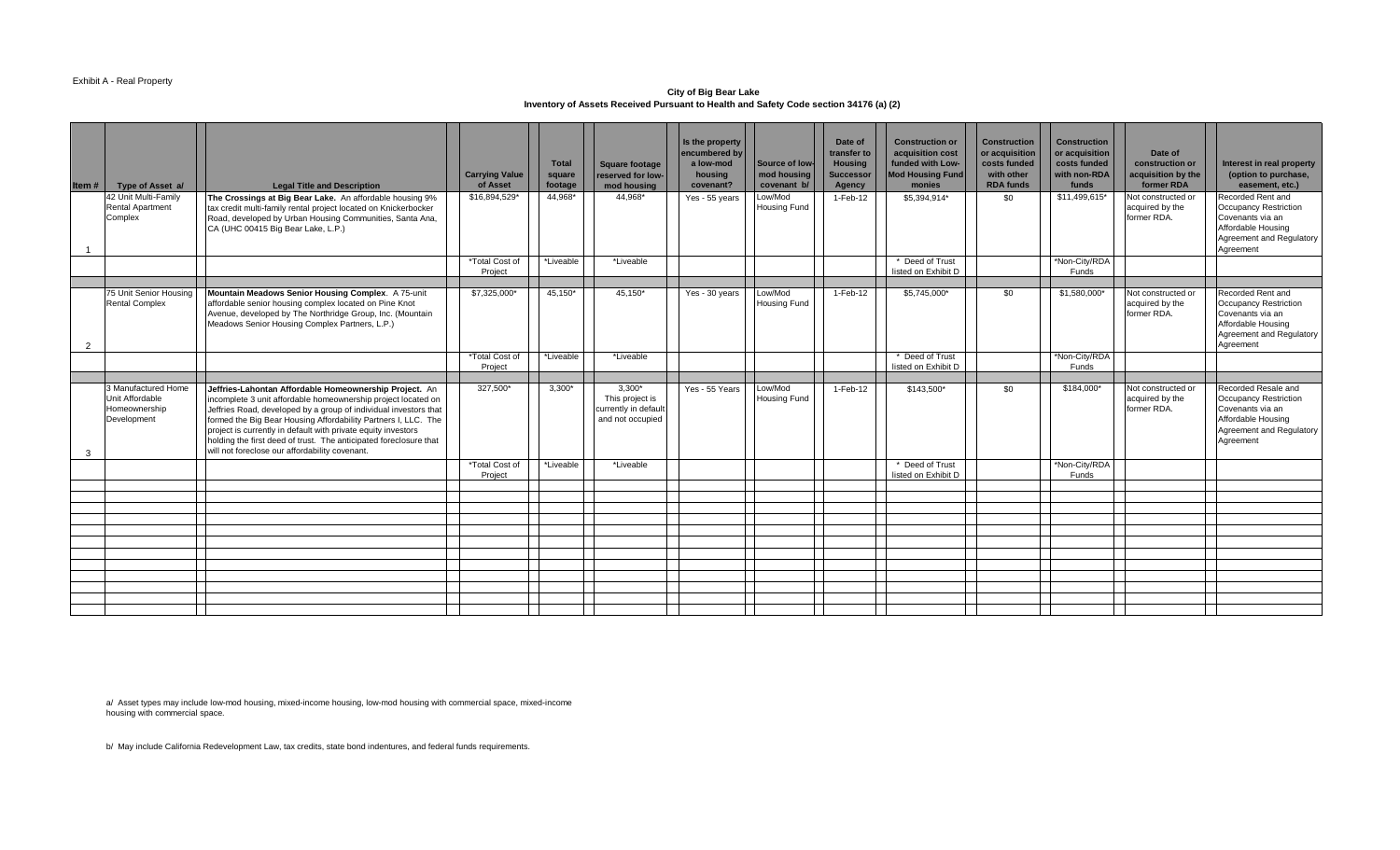# Exhibit B - Personal Property

**City of Big Bear Lake Inventory of Assets Received Pursuant to Health and Safety Code section 34176 (a) (2)** 

| Item#            | Type of Asset a/ | <b>Description</b> | <b>Carrying Value</b><br>of Asset | Date of<br>transfer to<br><b>Housing</b><br><b>Successor</b><br><b>Agency</b> | <b>Acquisition</b><br>cost funded<br>with Low-Mod<br><b>Housing Fund</b><br>monies | <b>Acquisition</b><br>costs funded<br>with other RDA<br>funds | <b>Acquisition</b><br>costs funded<br>with non-<br><b>RDA funds</b> | Date of<br>acquisition by<br>the former RDA |
|------------------|------------------|--------------------|-----------------------------------|-------------------------------------------------------------------------------|------------------------------------------------------------------------------------|---------------------------------------------------------------|---------------------------------------------------------------------|---------------------------------------------|
| 4                |                  |                    |                                   |                                                                               |                                                                                    |                                                               |                                                                     |                                             |
| $\boldsymbol{2}$ |                  |                    |                                   |                                                                               |                                                                                    |                                                               |                                                                     |                                             |
| 3                |                  |                    |                                   |                                                                               |                                                                                    |                                                               |                                                                     |                                             |
| 4                |                  |                    |                                   |                                                                               |                                                                                    |                                                               |                                                                     |                                             |
| 5                |                  |                    |                                   |                                                                               |                                                                                    |                                                               |                                                                     |                                             |
| 6                |                  |                    |                                   |                                                                               |                                                                                    |                                                               |                                                                     |                                             |
| $\overline{7}$   |                  |                    |                                   |                                                                               |                                                                                    |                                                               |                                                                     |                                             |
| 8                |                  |                    |                                   |                                                                               |                                                                                    |                                                               |                                                                     |                                             |
| 9                |                  |                    |                                   |                                                                               |                                                                                    |                                                               |                                                                     |                                             |
| $10$             |                  |                    |                                   |                                                                               |                                                                                    |                                                               |                                                                     |                                             |
| 11               |                  |                    |                                   |                                                                               |                                                                                    |                                                               |                                                                     |                                             |
| 12               |                  |                    |                                   |                                                                               |                                                                                    |                                                               |                                                                     |                                             |
| 13               |                  |                    |                                   |                                                                               |                                                                                    |                                                               |                                                                     |                                             |
| 14               |                  |                    |                                   |                                                                               |                                                                                    |                                                               |                                                                     |                                             |
| 15               |                  |                    |                                   |                                                                               |                                                                                    |                                                               |                                                                     |                                             |
| 16               |                  |                    |                                   |                                                                               |                                                                                    |                                                               |                                                                     |                                             |
| 17               |                  |                    |                                   |                                                                               |                                                                                    |                                                               |                                                                     |                                             |
| 18               |                  |                    |                                   |                                                                               |                                                                                    |                                                               |                                                                     |                                             |
| 19               |                  |                    |                                   |                                                                               |                                                                                    |                                                               |                                                                     |                                             |
| 20               |                  |                    |                                   |                                                                               |                                                                                    |                                                               |                                                                     |                                             |

a/ Asset types any personal property provided in residences, including furniture and appliances, all housing-related files and loan documents, office supplies, software licenses, and mapping programs, that were acquired for low and moderate income housing purposes, either by purchase or through a loan, in whole or in part, with any source of funds.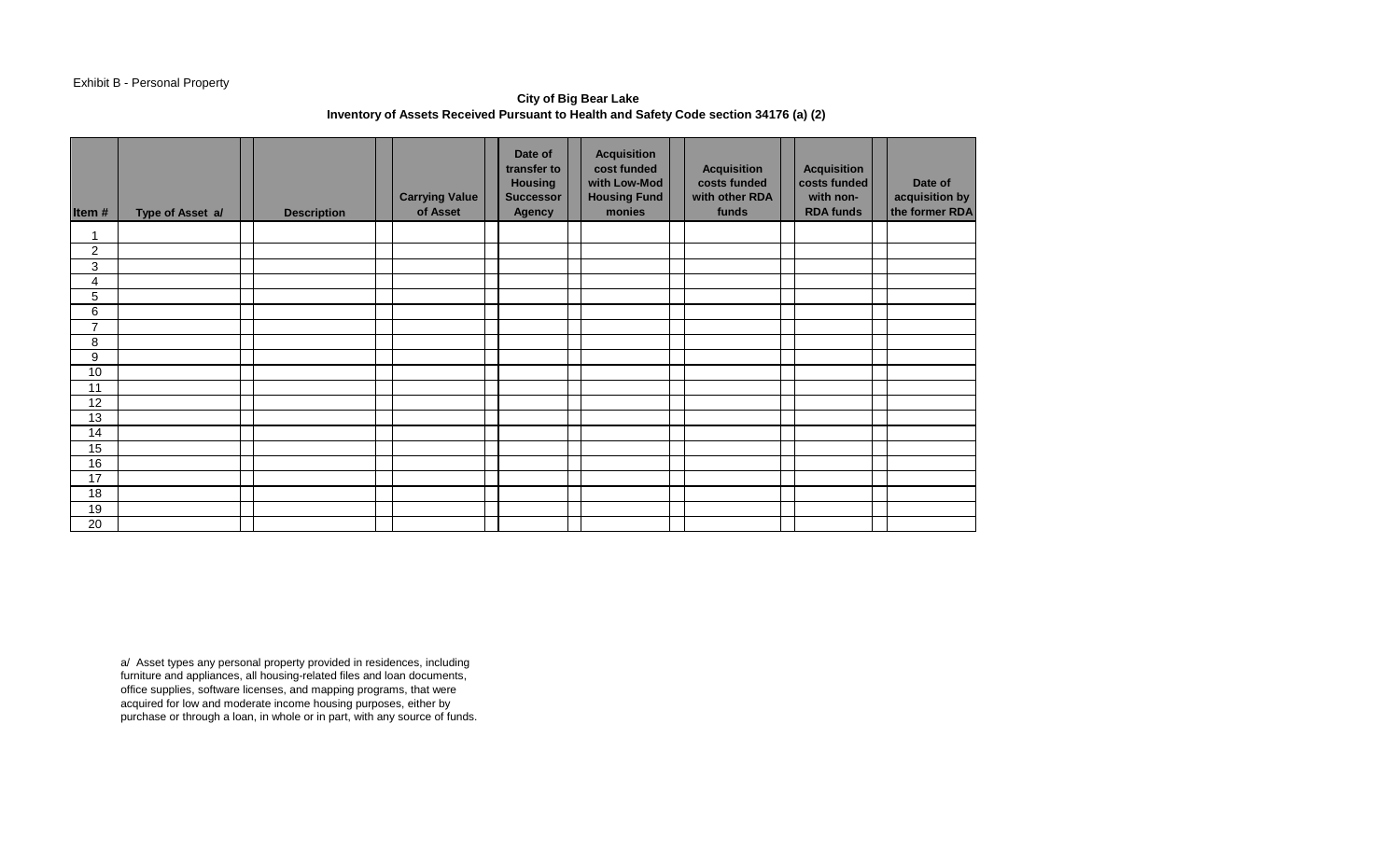#### Exhibit C - Low-Mod Encumbrances

# **City of Big Bear Lake Inventory of Assets Received Pursuant to Health and Safety Code section 34176 (a) (2)**

| Item#          | Type of housing built<br>or acquired with<br>enforceably obligated<br>funds a/ | Date contract for<br><b>Enforceable</b><br><b>Obligation was</b><br>executed | <b>Contractual</b><br>counterparty | Total amount<br>currently<br>owed for the<br>Enforceable<br>Obligation | Is the property<br>encumbered by<br>a low-mod<br>housing<br>covenant? | Source of low-<br>mod housing<br>covenant b/ | <b>Current</b><br>owner of<br>the property | <b>Construction or</b><br>acquisition cost<br>funded with<br><b>Low-Mod</b><br><b>Housing Fund</b><br>monies | <b>Construction or</b><br>acquisition costs<br>funded with<br>other RDA funds | <b>Construction</b><br>or acquisition<br>costs funded<br>with non-RDA<br>funds | Date of<br>construction or<br>acquisition of<br>the property |
|----------------|--------------------------------------------------------------------------------|------------------------------------------------------------------------------|------------------------------------|------------------------------------------------------------------------|-----------------------------------------------------------------------|----------------------------------------------|--------------------------------------------|--------------------------------------------------------------------------------------------------------------|-------------------------------------------------------------------------------|--------------------------------------------------------------------------------|--------------------------------------------------------------|
|                |                                                                                |                                                                              |                                    |                                                                        |                                                                       |                                              |                                            |                                                                                                              |                                                                               |                                                                                |                                                              |
| $\overline{2}$ |                                                                                |                                                                              |                                    |                                                                        |                                                                       |                                              |                                            |                                                                                                              |                                                                               |                                                                                |                                                              |
| 3              |                                                                                |                                                                              |                                    |                                                                        |                                                                       |                                              |                                            |                                                                                                              |                                                                               |                                                                                |                                                              |
| 4              |                                                                                |                                                                              |                                    |                                                                        |                                                                       |                                              |                                            |                                                                                                              |                                                                               |                                                                                |                                                              |
| 5              |                                                                                |                                                                              |                                    |                                                                        |                                                                       |                                              |                                            |                                                                                                              |                                                                               |                                                                                |                                                              |
| 6              |                                                                                |                                                                              |                                    |                                                                        |                                                                       |                                              |                                            |                                                                                                              |                                                                               |                                                                                |                                                              |
| -              |                                                                                |                                                                              |                                    |                                                                        |                                                                       |                                              |                                            |                                                                                                              |                                                                               |                                                                                |                                                              |
| 8              |                                                                                |                                                                              |                                    |                                                                        |                                                                       |                                              |                                            |                                                                                                              |                                                                               |                                                                                |                                                              |
| 9              |                                                                                |                                                                              |                                    |                                                                        |                                                                       |                                              |                                            |                                                                                                              |                                                                               |                                                                                |                                                              |
| 10             |                                                                                |                                                                              |                                    |                                                                        |                                                                       |                                              |                                            |                                                                                                              |                                                                               |                                                                                |                                                              |
| 11             |                                                                                |                                                                              |                                    |                                                                        |                                                                       |                                              |                                            |                                                                                                              |                                                                               |                                                                                |                                                              |
| 12             |                                                                                |                                                                              |                                    |                                                                        |                                                                       |                                              |                                            |                                                                                                              |                                                                               |                                                                                |                                                              |
| 13             |                                                                                |                                                                              |                                    |                                                                        |                                                                       |                                              |                                            |                                                                                                              |                                                                               |                                                                                |                                                              |
| 14             |                                                                                |                                                                              |                                    |                                                                        |                                                                       |                                              |                                            |                                                                                                              |                                                                               |                                                                                |                                                              |
| 15             |                                                                                |                                                                              |                                    |                                                                        |                                                                       |                                              |                                            |                                                                                                              |                                                                               |                                                                                |                                                              |
| 16             |                                                                                |                                                                              |                                    |                                                                        |                                                                       |                                              |                                            |                                                                                                              |                                                                               |                                                                                |                                                              |
| 17             |                                                                                |                                                                              |                                    |                                                                        |                                                                       |                                              |                                            |                                                                                                              |                                                                               |                                                                                |                                                              |
| 18             |                                                                                |                                                                              |                                    |                                                                        |                                                                       |                                              |                                            |                                                                                                              |                                                                               |                                                                                |                                                              |
| 19             |                                                                                |                                                                              |                                    |                                                                        |                                                                       |                                              |                                            |                                                                                                              |                                                                               |                                                                                |                                                              |
| 20             |                                                                                |                                                                              |                                    |                                                                        |                                                                       |                                              |                                            |                                                                                                              |                                                                               |                                                                                |                                                              |

a/ May include low-mod housing, mixed-income housing, low-mod housing with commercial space, mixed-income housing with commercial space.

b/ May include California Redevelopment Law, tax credits, state bond indentures, and federal funds requirements.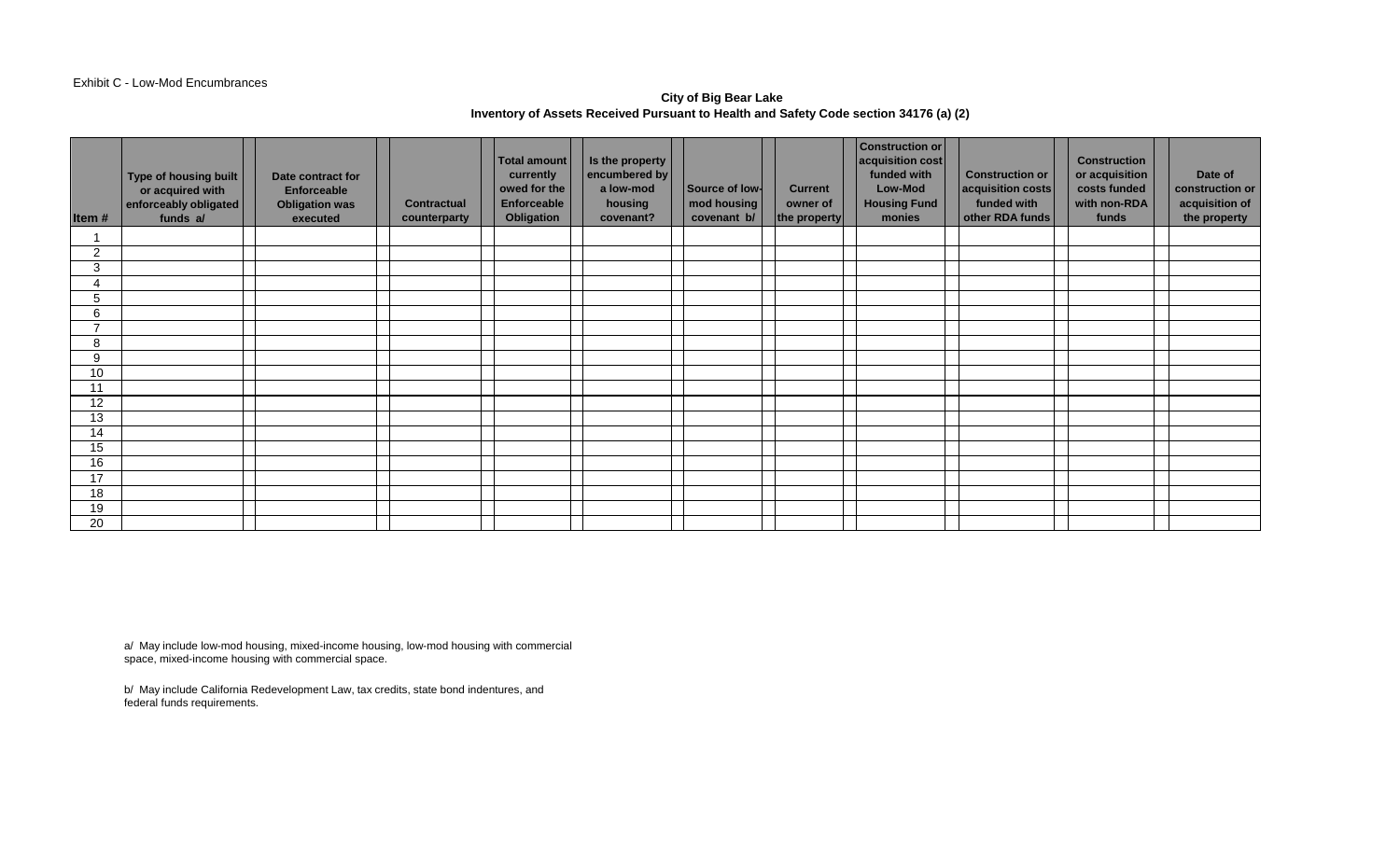### Exhibit D - Loans/Grants Receivables **City of Big Bear Lake Pursuant to Health and Safety Code section 34176 (a) (2)**

|                 | Was the        |                                        |                        |                                                     |                          | <b>Are there</b>   |                     |                      |                |
|-----------------|----------------|----------------------------------------|------------------------|-----------------------------------------------------|--------------------------|--------------------|---------------------|----------------------|----------------|
|                 | Low-Mod        |                                        |                        |                                                     |                          | contractual        |                     |                      |                |
|                 | <b>Housing</b> |                                        |                        |                                                     |                          | requirements       |                     |                      |                |
|                 | <b>Fund</b>    |                                        |                        |                                                     |                          | specifying the     |                     |                      |                |
|                 | amount         |                                        |                        | Person or entity to whom                            | <b>Purpose for which</b> | purposes for which | Repayment date, if  |                      | <b>Current</b> |
|                 | issued for     | <b>Amount of the loan</b>              | Date the loan or       | the loan or grant was                               | the funds were           | the funds may be   | the funds are for a | <b>Interest rate</b> | outstanding    |
| Item#           | a loan or a    | or grant                               | grant was issued       | <b>lissued</b>                                      | loaned or granted        | used?              | loan                | of loan              | loan balance   |
|                 | Loan           | $\overline{$5,394,914}$                | 8/27/2009*             | UHC 00415 Big Bear Lake                             | Construction loan        | Yes                | 12/1/2066           | 3%                   | \$5,538,414    |
|                 |                |                                        |                        | L.P., a California Limited                          | for development of       |                    |                     |                      |                |
|                 |                |                                        |                        | Partnership                                         | the project              |                    |                     |                      |                |
|                 |                |                                        |                        |                                                     |                          |                    |                     |                      |                |
|                 | Grant          | Total: \$5,745,000                     | Phase 1:               | Mountain Meadows Senior                             | Construction grant       | Yes                |                     |                      |                |
|                 |                | Phase 1: \$1,500,000                   | 11/6/1997*<br>Phase 2: | <b>Housing Complex</b>                              | for development of       |                    |                     |                      |                |
|                 |                | (Fund Balance)<br>Phase 2: \$4,245,000 | 6/24/1999*             | Partners, L.P., a California<br>Limited Partnership | the project              |                    |                     |                      |                |
|                 |                | (Bond Issuance)                        |                        |                                                     |                          |                    |                     |                      |                |
| $\overline{2}$  |                |                                        |                        |                                                     |                          |                    |                     |                      |                |
|                 | Grant          | \$143,500                              | 7/10/2006*             | <b>Big Bear Housing</b>                             | Construction grant       | Yes                |                     |                      |                |
|                 |                |                                        |                        | Affordability Partners I,                           | for development of       |                    |                     |                      |                |
| 3               |                |                                        |                        | <b>LLC</b>                                          | the project              |                    |                     |                      |                |
| $\overline{4}$  |                |                                        | Approval Dates         |                                                     |                          |                    |                     |                      |                |
| 5               |                |                                        |                        |                                                     |                          |                    |                     |                      |                |
| $6 \overline{}$ |                |                                        |                        |                                                     |                          |                    |                     |                      |                |
| $\overline{7}$  |                |                                        |                        |                                                     |                          |                    |                     |                      |                |
| 8               |                |                                        |                        |                                                     |                          |                    |                     |                      |                |
| 9               |                |                                        |                        |                                                     |                          |                    |                     |                      |                |
| 10              |                |                                        |                        |                                                     |                          |                    |                     |                      |                |
| 11              |                |                                        |                        |                                                     |                          |                    |                     |                      |                |
| 12              |                |                                        |                        |                                                     |                          |                    |                     |                      |                |
| 13              |                |                                        |                        |                                                     |                          |                    |                     |                      |                |
| $\overline{14}$ |                |                                        |                        |                                                     |                          |                    |                     |                      |                |
| 15              |                |                                        |                        |                                                     |                          |                    |                     |                      |                |
| 16              |                |                                        |                        |                                                     |                          |                    |                     |                      |                |
| 17              |                |                                        |                        |                                                     |                          |                    |                     |                      |                |
| 18              |                |                                        |                        |                                                     |                          |                    |                     |                      |                |
| 19              |                |                                        |                        |                                                     |                          |                    |                     |                      |                |
| 20              |                |                                        |                        |                                                     |                          |                    |                     |                      |                |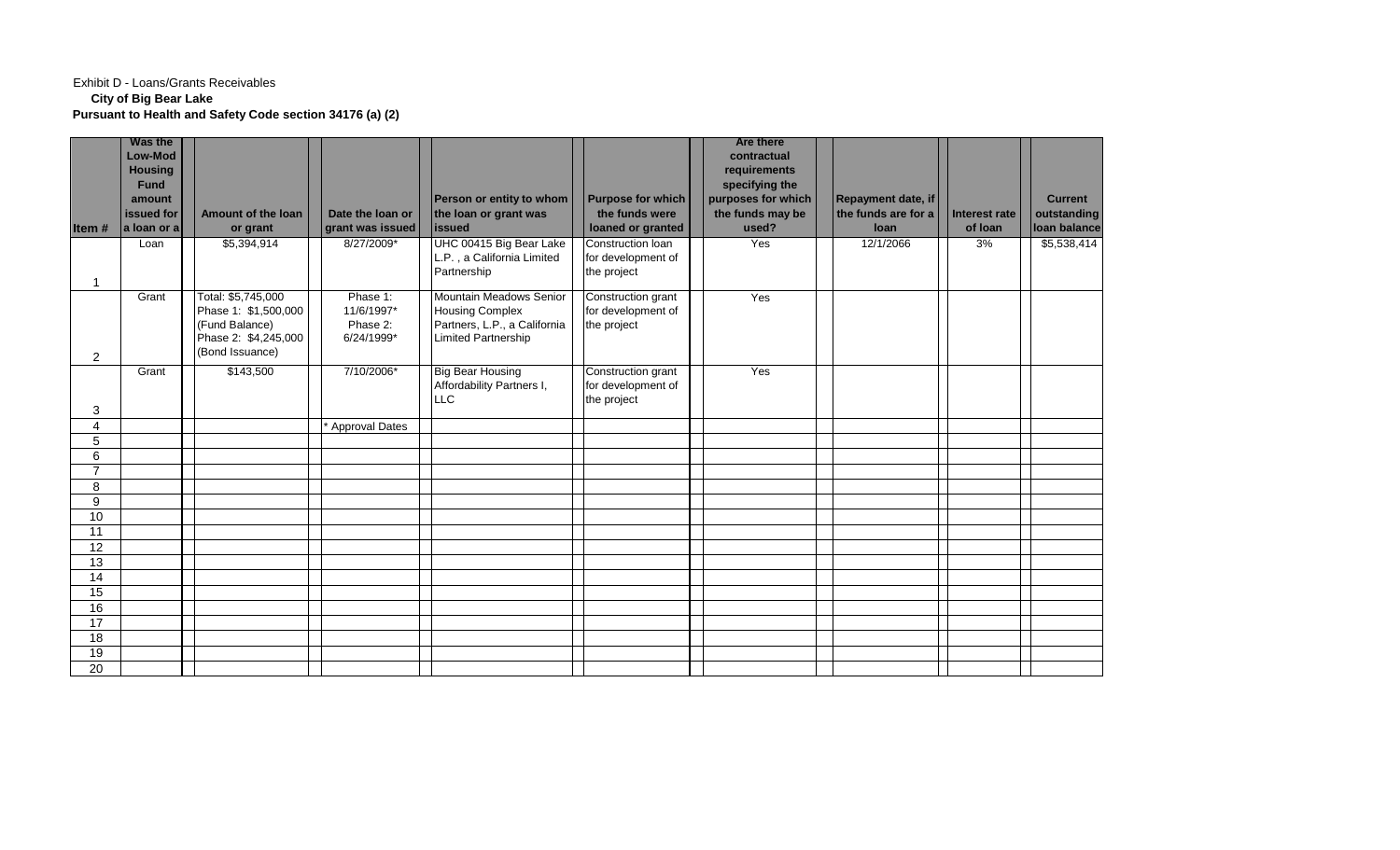#### Exhibit E - Rents/Operations

### **City of Big Bear Lake Inventory of Assets Received Pursuant to Health and Safety Code section 34176 (a) (2)**

| Item#          | Type of payment a/ | Type of property<br>with which they<br>payments are<br>associated b/ | <b>Property</b><br>owner | <b>Entity that</b><br>collects the<br>payments | <b>Entity to which</b><br>the collected<br>payments are<br>ultimately<br>remitted | <b>Purpose for</b><br>which the<br>payments are<br>used | Is the property<br>encumbered<br>by a low-mod<br>housing<br>covenant? | Source of low-<br>mod housing<br>covenant c/ | Item # from<br><b>Exhibit A the</b><br>rent/operation<br>is associated<br>with (if<br>applicable) |
|----------------|--------------------|----------------------------------------------------------------------|--------------------------|------------------------------------------------|-----------------------------------------------------------------------------------|---------------------------------------------------------|-----------------------------------------------------------------------|----------------------------------------------|---------------------------------------------------------------------------------------------------|
| 1              |                    |                                                                      |                          |                                                |                                                                                   |                                                         |                                                                       |                                              |                                                                                                   |
| 2              |                    |                                                                      |                          |                                                |                                                                                   |                                                         |                                                                       |                                              |                                                                                                   |
| 3              |                    |                                                                      |                          |                                                |                                                                                   |                                                         |                                                                       |                                              |                                                                                                   |
| 4              |                    |                                                                      |                          |                                                |                                                                                   |                                                         |                                                                       |                                              |                                                                                                   |
| 5              |                    |                                                                      |                          |                                                |                                                                                   |                                                         |                                                                       |                                              |                                                                                                   |
| 6              |                    |                                                                      |                          |                                                |                                                                                   |                                                         |                                                                       |                                              |                                                                                                   |
| $\overline{7}$ |                    |                                                                      |                          |                                                |                                                                                   |                                                         |                                                                       |                                              |                                                                                                   |
| 8              |                    |                                                                      |                          |                                                |                                                                                   |                                                         |                                                                       |                                              |                                                                                                   |
| 9              |                    |                                                                      |                          |                                                |                                                                                   |                                                         |                                                                       |                                              |                                                                                                   |
| 10             |                    |                                                                      |                          |                                                |                                                                                   |                                                         |                                                                       |                                              |                                                                                                   |
| 11             |                    |                                                                      |                          |                                                |                                                                                   |                                                         |                                                                       |                                              |                                                                                                   |
| 12             |                    |                                                                      |                          |                                                |                                                                                   |                                                         |                                                                       |                                              |                                                                                                   |
| 13             |                    |                                                                      |                          |                                                |                                                                                   |                                                         |                                                                       |                                              |                                                                                                   |
| 14             |                    |                                                                      |                          |                                                |                                                                                   |                                                         |                                                                       |                                              |                                                                                                   |
| 15             |                    |                                                                      |                          |                                                |                                                                                   |                                                         |                                                                       |                                              |                                                                                                   |
| 16             |                    |                                                                      |                          |                                                |                                                                                   |                                                         |                                                                       |                                              |                                                                                                   |
| 17             |                    |                                                                      |                          |                                                |                                                                                   |                                                         |                                                                       |                                              |                                                                                                   |
| 18             |                    |                                                                      |                          |                                                |                                                                                   |                                                         |                                                                       |                                              |                                                                                                   |
| 19             |                    |                                                                      |                          |                                                |                                                                                   |                                                         |                                                                       |                                              |                                                                                                   |
| 20             |                    |                                                                      |                          |                                                |                                                                                   |                                                         |                                                                       |                                              |                                                                                                   |

a/ May include revenues from rents, operation of properties, residual receipt payments from developers, conditional grant repayments, costs savings and proceeds from refinancing, and principal and interest payments from homebuyers subject to enforceable income limits.

b/ May include low-mod housing, mixed-income housing, low-mod housing with commercial space, mixed-income housing with commercial space.

c/ May include California Redevelopment Law, tax credits, state bond indentures, and federal funds requirements.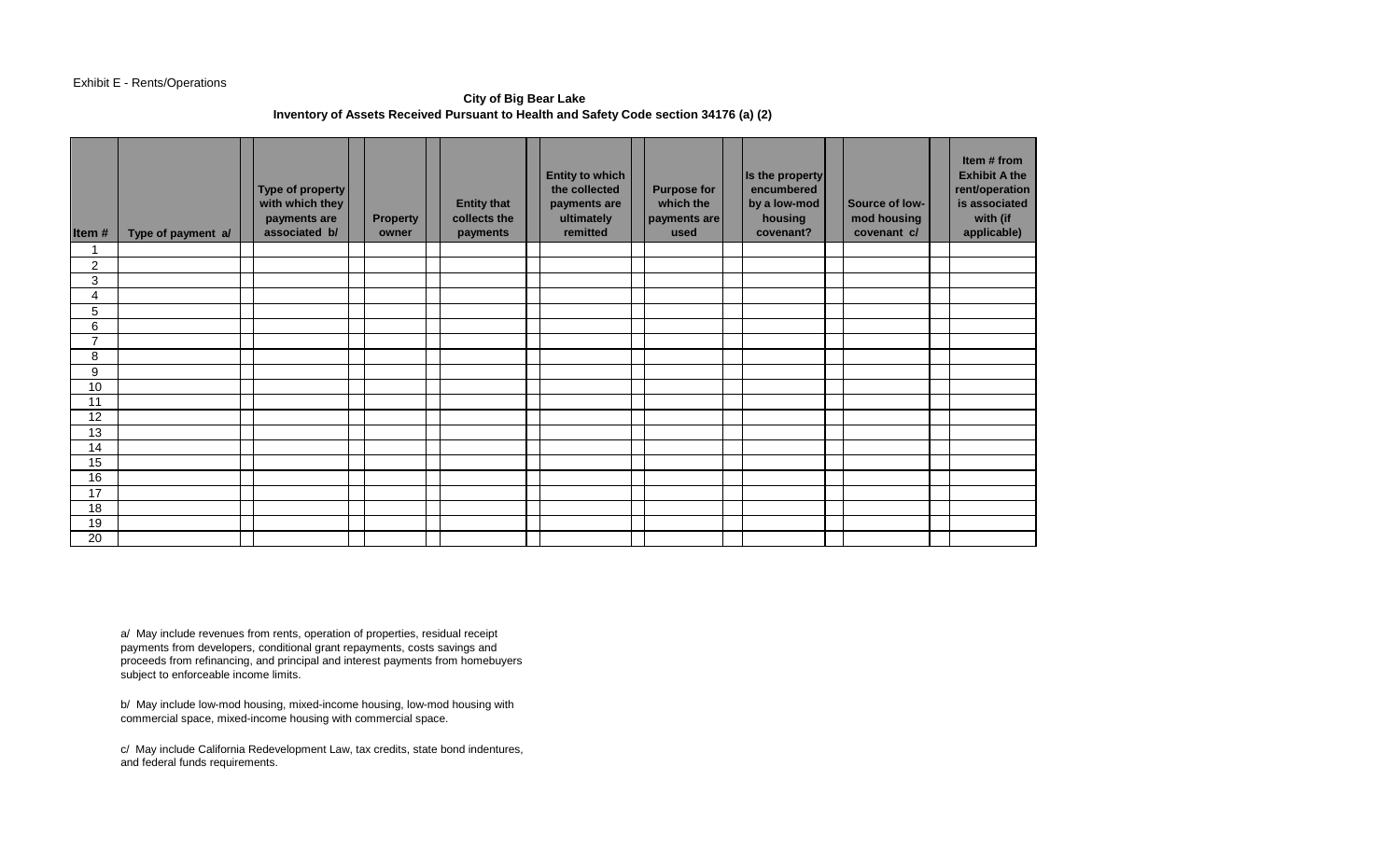#### Exhibit F - Rents

**City of Big Bear Lake Inventory of Assets Received Pursuant to Health and Safety Code section 34176 (a) (2)** 

| Item#            | Type of payment a/ | Type of property<br>with which the<br>payments are<br>associated b/ | <b>Property</b><br>owner | <b>Entity that</b><br>collects the<br>payments | <b>Entity to which</b><br>the collected<br>payments are<br>ultimately<br>remitted | <b>Purpose for</b><br>which the<br>payments are<br>used | Is the property<br>encumbered<br>by a low-mod<br>housing<br>covenant? | Source of low-<br>mod housing<br>covenant c/ | Item # from<br><b>Exhibit A the rent</b><br>is associated<br>with (if<br>applicable) |
|------------------|--------------------|---------------------------------------------------------------------|--------------------------|------------------------------------------------|-----------------------------------------------------------------------------------|---------------------------------------------------------|-----------------------------------------------------------------------|----------------------------------------------|--------------------------------------------------------------------------------------|
|                  |                    |                                                                     |                          |                                                |                                                                                   |                                                         |                                                                       |                                              |                                                                                      |
| $\boldsymbol{2}$ |                    |                                                                     |                          |                                                |                                                                                   |                                                         |                                                                       |                                              |                                                                                      |
| 3<br>4           |                    |                                                                     |                          |                                                |                                                                                   |                                                         |                                                                       |                                              |                                                                                      |
| 5                |                    |                                                                     |                          |                                                |                                                                                   |                                                         |                                                                       |                                              |                                                                                      |
| 6                |                    |                                                                     |                          |                                                |                                                                                   |                                                         |                                                                       |                                              |                                                                                      |
| $\overline{ }$   |                    |                                                                     |                          |                                                |                                                                                   |                                                         |                                                                       |                                              |                                                                                      |
| 8                |                    |                                                                     |                          |                                                |                                                                                   |                                                         |                                                                       |                                              |                                                                                      |
| 9                |                    |                                                                     |                          |                                                |                                                                                   |                                                         |                                                                       |                                              |                                                                                      |
| 10               |                    |                                                                     |                          |                                                |                                                                                   |                                                         |                                                                       |                                              |                                                                                      |
| 11               |                    |                                                                     |                          |                                                |                                                                                   |                                                         |                                                                       |                                              |                                                                                      |
| 12               |                    |                                                                     |                          |                                                |                                                                                   |                                                         |                                                                       |                                              |                                                                                      |
| 13               |                    |                                                                     |                          |                                                |                                                                                   |                                                         |                                                                       |                                              |                                                                                      |
| 14               |                    |                                                                     |                          |                                                |                                                                                   |                                                         |                                                                       |                                              |                                                                                      |
| 15               |                    |                                                                     |                          |                                                |                                                                                   |                                                         |                                                                       |                                              |                                                                                      |
| 16               |                    |                                                                     |                          |                                                |                                                                                   |                                                         |                                                                       |                                              |                                                                                      |
| 17               |                    |                                                                     |                          |                                                |                                                                                   |                                                         |                                                                       |                                              |                                                                                      |
| 18               |                    |                                                                     |                          |                                                |                                                                                   |                                                         |                                                                       |                                              |                                                                                      |
| 19               |                    |                                                                     |                          |                                                |                                                                                   |                                                         |                                                                       |                                              |                                                                                      |
| 20               |                    |                                                                     |                          |                                                |                                                                                   |                                                         |                                                                       |                                              |                                                                                      |

a/ May include rents or home loan payments.

b/ May include low-mod housing, mixed-income housing, low-mod housing with commercial space, mixed-income housing with commercial space.

c/ May include California Redevelopment Law, tax credits, state bond indentures, and federal funds requirements.